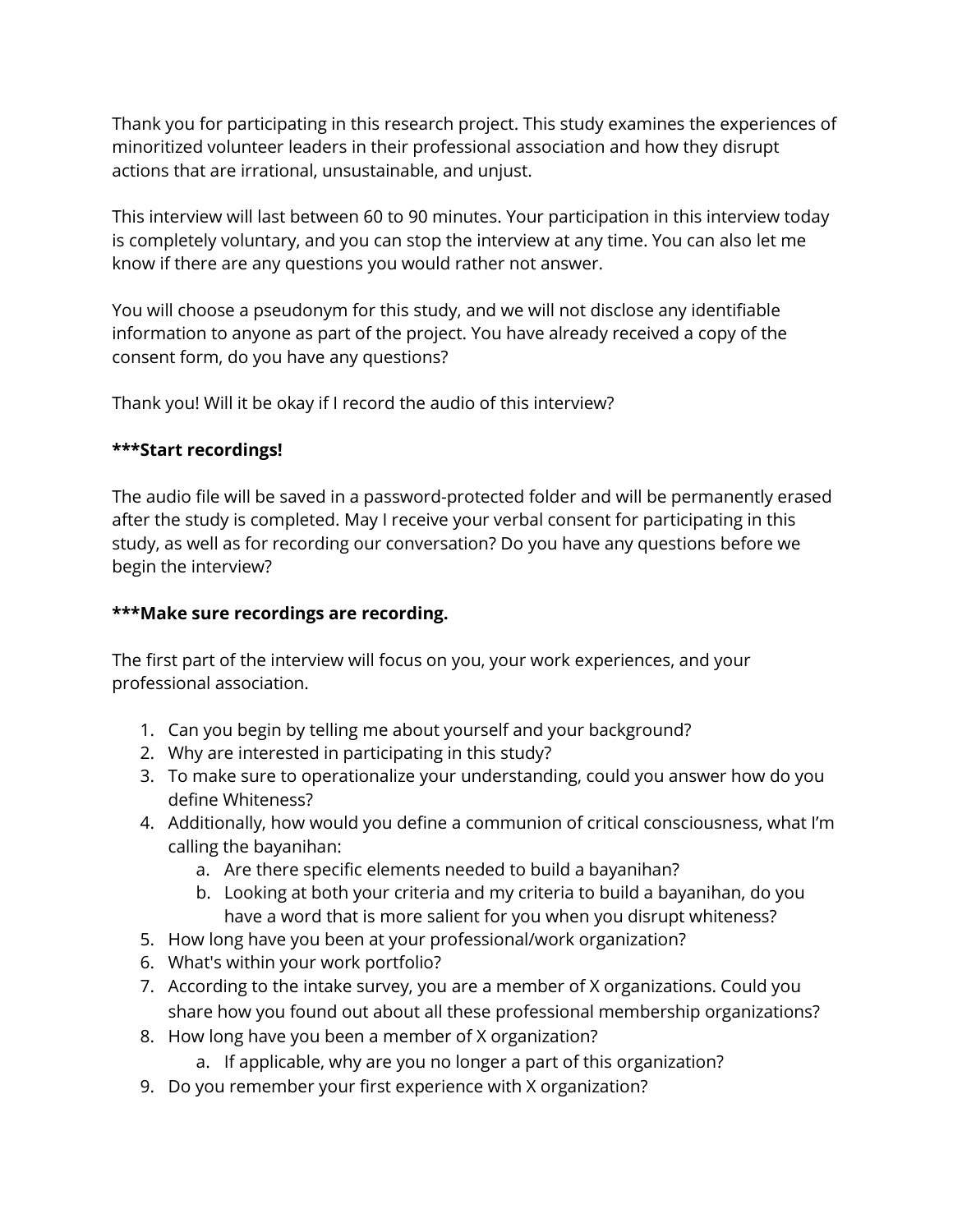10. What was your path to involvement with X organization? Were there any roadblocks?

I now want to focus on your current experiences with X organization, specifically around leadership and actions around the way things are said, done, and related to.

- 11. What are some standards of leadership at this organization that relate to your current volunteer role(s)?
- 12. Can you describe a specific incident or experience when you were outside of this norm? Don't worry about why, but please delve into the what and how.
	- a. How were you maintaining this norm?
	- b. How did you break this norm?
- 13. What about a time when you felt you had to play the part of this norm? Can you describe that experience? How did it make you feel?
- 14. Can you describe an experience where you felt there was a force choice, perhaps options that seemed binary in nature, but you operated outside of that binary?
- 15. The specific methodology that I'm utilizing, Critical Participatory Action Research, offered a few prompts to use when "investigating practices and the practice architectures that support them" (pp 96-97). I'm going to share with you some augmented questions as a starting point to discuss with you how Whiteness manifests within association management. If we could address each section one by one, that would be great.
	- o Sayings:
		- **How have you seen Whiteness manifest in your professional** association in the way things are said?
		- How is what is said and thought rational or irrational?
			- How is language used to reinforce the norm (of Whiteness)?
			- Where does this specific language come from? How is it supported?
			- Who speaks this language? The most? The least?
			- Are there ideas in the field that are dominant?
	- o Doings:
		- How have you seen Whiteness manifest in your professional association in the way things are done?
		- How is what is done, resources used, and infrastructure set sustainable or unsustainable?
			- Who is doing what to reinforce the norm (of Whiteness)?
			- What physical spaces are used? Not used?
			- How are resources distributed?
	- o Relatings:
		- **How have you seen Whiteness manifest in your professional** association in the way people relate?
		- How are the social arrangements just or unjust?